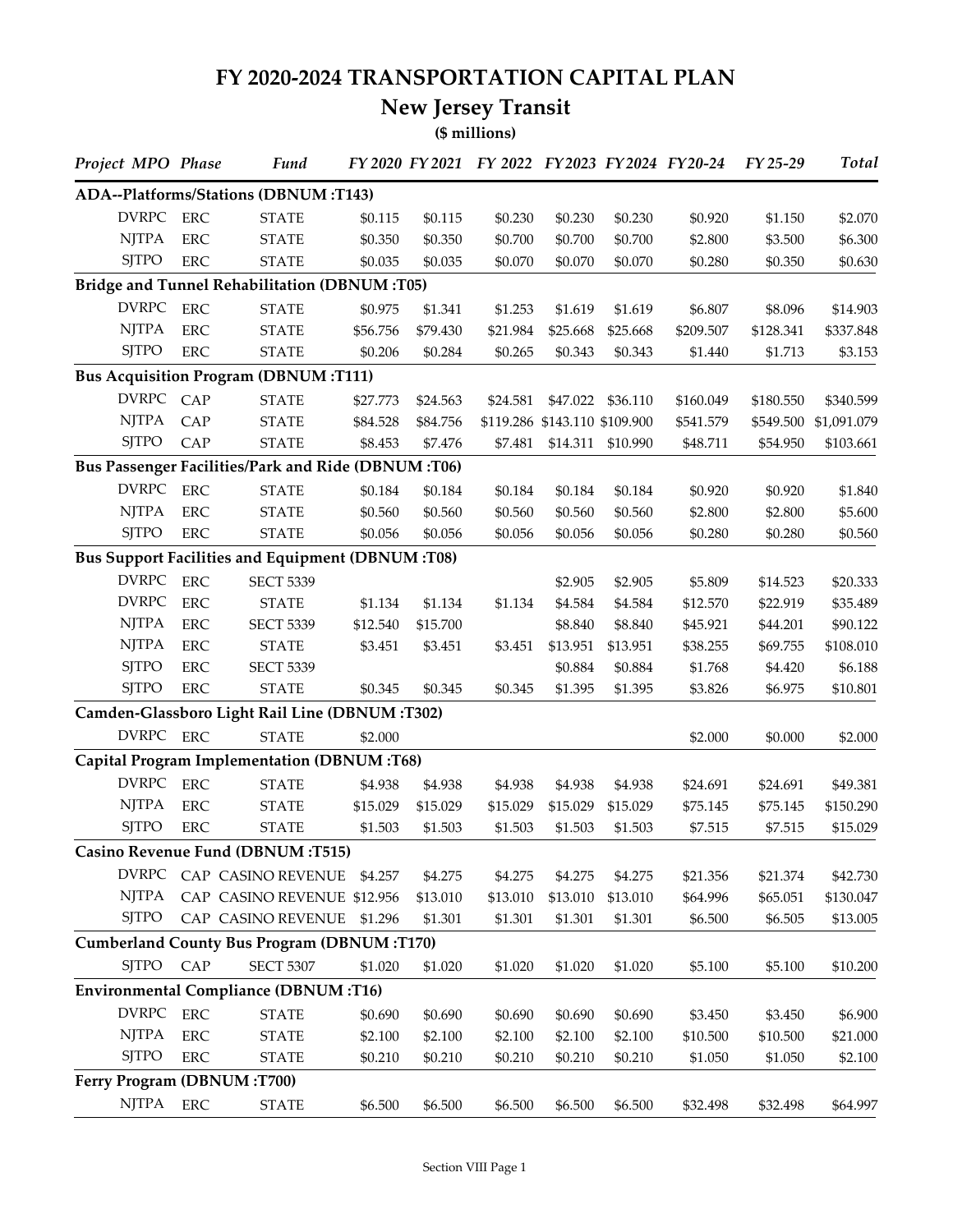| Project MPO Phase          |            | <b>Fund</b>                                                |           |          |          |                              |          | FY 2020 FY 2021 FY 2022 FY 2023 FY 2024 FY 20-24 | FY 25-29  | <b>Total</b> |
|----------------------------|------------|------------------------------------------------------------|-----------|----------|----------|------------------------------|----------|--------------------------------------------------|-----------|--------------|
|                            |            | High Speed Track Program (DBNUM:T43)                       |           |          |          |                              |          |                                                  |           |              |
| DVRPC ERC                  |            | <b>STATE</b>                                               | \$0.059   | \$0.059  | \$0.059  | \$0.152                      | \$0.152  | \$0.481                                          | \$0.762   | \$1.242      |
| <b>NJTPA</b>               | <b>ERC</b> | <b>STATE</b>                                               | \$0.929   | \$0.929  | \$0.929  | \$2.415                      | \$2.415  | \$7.618                                          | \$12.077  | \$19.695     |
| <b>SJTPO</b>               | <b>ERC</b> | <b>STATE</b>                                               | \$0.012   | \$0.012  | \$0.012  | \$0.032                      | \$0.032  | \$0.102                                          | \$0.161   | \$0.263      |
|                            |            | Hudson-Bergen and Newark LRT System (DBNUM:T87)            |           |          |          |                              |          |                                                  |           |              |
| <b>NJTPA</b>               | <b>ERC</b> | <b>STATE</b>                                               | \$1.270   | \$7.005  | \$7.005  | \$7.005                      | \$7.005  | \$29.290                                         | \$35.025  | \$64.315     |
|                            |            | Hudson-Bergen LRT Northern Extension (DBNUM:T301)          |           |          |          |                              |          |                                                  |           |              |
| NJTPA ERC                  |            | <b>STATE</b>                                               | \$33.000  |          |          |                              |          | \$33.000                                         | \$0.000   | \$33.000     |
|                            |            | Immediate Action Program (DBNUM:T20)                       |           |          |          |                              |          |                                                  |           |              |
| <b>DVRPC</b>               | <b>ERC</b> | <b>STATE</b>                                               | \$1.419   | \$1.625  | \$1.976  | \$5.532                      | \$3.776  | \$14.328                                         | \$16.723  | \$31.052     |
| <b>NJTPA</b>               | <b>ERC</b> | <b>STATE</b>                                               | \$5.819   | \$6.448  | \$7.516  | \$18.337                     | \$12.994 | \$51.115                                         | \$58.404  | \$109.518    |
| <b>SJTPO</b>               | <b>ERC</b> | <b>STATE</b>                                               | \$0.421   | \$0.484  | \$0.591  | \$1.673                      | \$1.138  | \$4.306                                          | \$5.035   | \$9.342      |
|                            |            | Lackawanna Cutoff MOS Project (DBNUM:T535)                 |           |          |          |                              |          |                                                  |           |              |
| <b>NJTPA</b>               | <b>ERC</b> | <b>SECT 5307</b>                                           | \$8.844   |          |          |                              |          | \$8.844                                          | \$0.000   | \$8.844      |
|                            |            | Light Rail Infrastructure Improvements (DBNUM:T95)         |           |          |          |                              |          |                                                  |           |              |
| <b>DVRPC</b>               | <b>ERC</b> | <b>STATE</b>                                               | \$2.000   | \$2.000  | \$2.690  | \$4.990                      | \$4.990  | \$16.670                                         | \$24.950  | \$41.620     |
| <b>NJTPA</b>               | <b>ERC</b> | <b>STATE</b>                                               | \$15.675  | \$2.275  | \$4.375  | \$11.375                     | \$11.375 | \$45.075                                         | \$56.200  | \$101.275    |
| <b>SJTPO</b>               | <b>ERC</b> | <b>STATE</b>                                               |           |          | \$0.210  | \$0.910                      | \$0.910  | \$2.030                                          | \$4.550   | \$6.580      |
|                            |            | Locomotive Overhaul (DBNUM:T53E)                           |           |          |          |                              |          |                                                  |           |              |
| <b>DVRPC</b>               | CAP        | <b>STATE</b>                                               | \$0.446   | \$0.297  | \$0.297  | \$0.297                      | \$0.297  | \$1.632                                          | \$1.483   | \$3.114      |
| <b>NJTPA</b>               | CAP        | <b>STATE</b>                                               | \$7.063   | \$4.701  | \$4.701  | \$4.701                      | \$4.701  | \$25.866                                         | \$23.504  | \$49.370     |
| <b>SJTPO</b>               | CAP        | <b>STATE</b>                                               | \$0.094   | \$0.063  | \$0.063  | \$0.063                      | \$0.063  | \$0.345                                          | \$0.314   | \$0.659      |
| Miscellaneous (DBNUM:T122) |            |                                                            |           |          |          |                              |          |                                                  |           |              |
| <b>DVRPC</b>               | <b>ERC</b> | <b>STATE</b>                                               | \$1.035   | \$0.713  | \$0.115  | \$0.115                      | \$0.115  | \$2.093                                          | \$0.575   | \$2.668      |
| <b>NJTPA</b>               | <b>ERC</b> | <b>STATE</b>                                               | \$3.150   | \$2.170  | \$0.350  | \$0.350                      | \$0.350  | \$6.370                                          | \$1.750   | \$8.120      |
| <b>SJTPO</b>               | <b>ERC</b> | <b>STATE</b>                                               | \$0.315   | \$0.217  | \$0.035  | \$0.035                      | \$0.035  | \$0.637                                          | \$0.175   | \$0.812      |
|                            |            | NEC Elizabeth Intermodal Station Improvements (DBNUM:T600) |           |          |          |                              |          |                                                  |           |              |
| <b>NJTPA</b>               | <b>ERC</b> | <b>SECT 5307</b>                                           |           |          |          | \$14.139                     |          | \$14.139                                         | \$0.000   | \$14.139     |
| <b>NJTPA</b>               | <b>ERC</b> | <b>SECT 5339</b>                                           | \$0.082   |          |          |                              |          | \$0.082                                          | \$0.000   | \$0.082      |
|                            |            | <b>NEC Improvements (DBNUM:T44)</b>                        |           |          |          |                              |          |                                                  |           |              |
| DVRPC ERC                  |            | <b>SECT 5307</b>                                           |           |          |          | \$0.723                      | \$0.166  | \$0.889                                          | \$2.513   | \$3.402      |
| <b>DVRPC</b>               | ERC        | <b>SECT 5337</b>                                           |           |          |          | \$0.168                      | \$1.340  | \$1.507                                          | \$6.698   | \$8.205      |
| <b>DVRPC</b>               | ERC        | <b>STATE</b>                                               |           |          |          | \$1.371                      | \$1.005  | \$2.376                                          | \$5.026   | \$7.402      |
| <b>NJTPA</b>               | <b>ERC</b> | <b>SECT 5307</b>                                           | \$19.710  | \$5.040  |          | \$20.004                     | \$2.629  | \$47.383                                         | \$39.845  | \$87.228     |
| <b>NJTPA</b>               | ERC        | <b>SECT 5337</b>                                           | \$22.850  | \$22.850 | \$16.550 | \$2.657                      | \$21.237 | \$86.144                                         | \$106.185 | \$192.329    |
| <b>NJTPA</b>               | <b>ERC</b> | <b>STATE</b>                                               | \$116.981 | \$53.500 |          | \$81.500 \$125.239 \$106.445 |          | \$483.665                                        | \$542.227 | \$1,025.892  |
| <b>SJTPO</b>               | <b>ERC</b> | <b>SECT 5307</b>                                           |           |          |          | \$0.153                      | \$0.035  | \$0.188                                          | \$0.532   | \$0.720      |
| <b>SJTPO</b>               | <b>ERC</b> | <b>SECT 5337</b>                                           |           |          |          | \$0.035                      | \$0.283  | \$0.319                                          | \$1.417   | \$1.736      |
| <b>SJTPO</b>               | ERC        | <b>STATE</b>                                               |           |          |          | \$0.290                      | \$0.213  | \$0.503                                          | \$1.063   | \$1.566      |
|                            |            | Other Rail Station/Terminal Improvements (DBNUM:T55)       |           |          |          |                              |          |                                                  |           |              |
| <b>DVRPC</b>               | <b>ERC</b> | <b>STATE</b>                                               | \$0.516   | \$0.516  | \$0.516  | \$0.516                      | \$0.516  | \$2.581                                          | \$2.581   | \$5.163      |
| <b>NJTPA</b>               | ERC        | <b>STATE</b>                                               | \$8.184   | \$14.298 | \$8.184  | \$8.184                      | \$8.184  | \$47.036                                         | \$40.922  | \$87.959     |
| <b>SJTPO</b>               | <b>ERC</b> | <b>STATE</b>                                               | \$0.109   | \$0.109  | \$0.109  | \$0.109                      | \$0.109  | \$0.546                                          | \$0.546   | \$1.092      |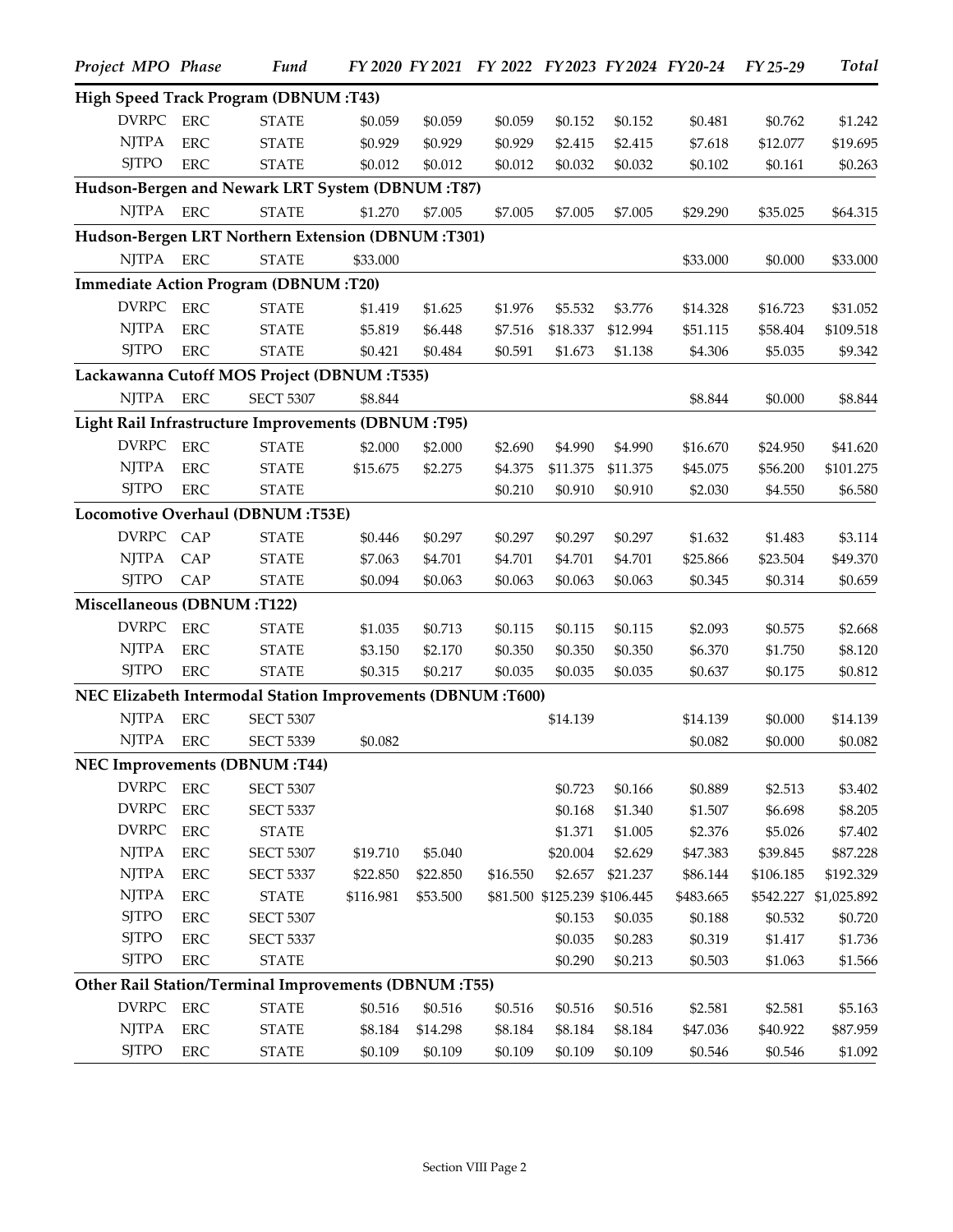| Project MPO Phase           |            | Fund                                               |          |                     | FY 2020 FY 2021 FY 2022 FY 2023 FY 2024 FY 20-24 |          |                               |           | FY 25-29  | Total                 |
|-----------------------------|------------|----------------------------------------------------|----------|---------------------|--------------------------------------------------|----------|-------------------------------|-----------|-----------|-----------------------|
| Physical Plant (DBNUM:T121) |            |                                                    |          |                     |                                                  |          |                               |           |           |                       |
| DVRPC ERC                   |            | <b>STATE</b>                                       | \$0.384  | \$0.384             | \$0.384                                          | \$0.384  | \$0.384                       | \$1.921   | \$1.921   | \$3.841               |
| <b>NJTPA</b>                | <b>ERC</b> | <b>STATE</b>                                       | \$1.169  | \$1.169             | \$1.169                                          | \$1.169  | \$1.169                       | \$5.845   | \$5.845   | \$11.690              |
| <b>SJTPO</b>                | <b>ERC</b> | <b>STATE</b>                                       | \$0.117  | \$0.117             | \$0.117                                          | \$0.117  | \$0.117                       | \$0.585   | \$0.585   | \$1.169               |
|                             |            | Portal Bridge North (DBNUM:T538)                   |          |                     |                                                  |          |                               |           |           |                       |
| <b>NJTPA</b>                | <b>ERC</b> | <b>OTHER</b>                                       | \$25.000 | \$25.000            | \$25.000                                         | \$25.000 | \$25.000                      | \$125.000 | \$125.000 | \$250.000             |
| <b>NJTPA</b>                | <b>ERC</b> | <b>STATE</b>                                       | \$26.493 | \$14.000            | \$20.246                                         | \$20.247 | \$20.243                      | \$101.229 | \$101.218 | \$202.446             |
|                             |            | Preventive Maintenance-Bus (DBNUM:T135)            |          |                     |                                                  |          |                               |           |           |                       |
| DVRPC CAP                   |            | <b>SECT 5307</b>                                   | \$25.919 | \$25.919            | \$25.919                                         | \$25.919 | \$33.081                      | \$136.756 | \$165.407 | \$302.163             |
| <b>NJTPA</b>                | CAP        | <b>SECT 5307</b>                                   | \$78.883 | \$78.883            | \$78.883                                         |          | \$78.883 \$100.683            | \$416.215 | \$503.413 | \$919.627             |
| <b>SJTPO</b>                | CAP        | <b>SECT 5307</b>                                   | \$7.888  | \$7.888             | \$7.888                                          | \$7.888  | \$10.068                      | \$41.621  | \$50.341  | \$91.963              |
|                             |            | Preventive Maintenance-Rail (DBNUM:T39)            |          |                     |                                                  |          |                               |           |           |                       |
| DVRPC                       | CAP        | <b>SECT 5307</b>                                   | \$5.559  | \$5.561             | \$6.165                                          | \$6.165  | \$4.340                       | \$27.791  | \$21.700  | \$49.491              |
| <b>DVRPC</b>                | CAP        | <b>SECT 5337</b>                                   | \$9.555  | \$9.555             | \$9.555                                          | \$9.555  | \$9.555                       | \$47.773  | \$47.773  | \$95.547              |
| <b>NJTPA</b>                | CAP        | <b>SECT 5307</b>                                   | \$75.454 | \$75.493            | \$85.073                                         | \$85.073 | \$56.135                      | \$377.229 | \$280.674 | \$657.903             |
| <b>NJTPA</b>                | CAP        | <b>SECT 5337</b>                                   |          | \$151.472 \$151.472 |                                                  |          | \$151.472 \$151.472 \$151.472 | \$757.361 |           | \$757.361 \$1,514.722 |
| <b>SJTPO</b>                | CAP        | <b>SECT 5307</b>                                   | \$1.268  | \$1.268             | \$1.396                                          | \$1.396  | \$1.010                       | \$6.339   | \$5.050   | \$11.390              |
| <b>SJTPO</b>                | CAP        | <b>SECT 5337</b>                                   | \$2.022  | \$2.022             | \$2.022                                          | \$2.022  | \$2.022                       | \$10.109  | \$10.109  | \$20.218              |
|                             |            | Private Carrier Equipment Program (DBNUM:T106)     |          |                     |                                                  |          |                               |           |           |                       |
| <b>DVRPC</b>                | CAP        | <b>STATE</b>                                       | \$0.920  | \$0.920             | \$0.690                                          | \$0.690  | \$0.690                       | \$3.910   | \$3.450   | \$7.360               |
| <b>NJTPA</b>                | CAP        | <b>STATE</b>                                       | \$2.800  | \$2.800             | \$2.100                                          | \$2.100  | \$2.100                       | \$11.900  | \$10.500  | \$22.400              |
| <b>SJTPO</b>                | CAP        | <b>STATE</b>                                       | \$0.280  | \$0.280             | \$0.210                                          | \$0.210  | \$0.210                       | \$1.190   | \$1.050   | \$2.240               |
|                             |            | Rail Capital Maintenance (DBNUM:T34)               |          |                     |                                                  |          |                               |           |           |                       |
| DVRPC CAP                   |            | <b>STATE</b>                                       | \$5.790  | \$5.790             | \$5.790                                          | \$5.790  | \$5.790                       | \$28.948  | \$28.948  | \$57.897              |
| <b>NJTPA</b>                | CAP        | <b>STATE</b>                                       | \$91.785 | \$91.785            | \$91.785                                         | \$91.785 | \$91.785                      | \$458.926 | \$458.926 | \$917.852             |
| <b>SJTPO</b>                | CAP        | <b>STATE</b>                                       | \$1.225  | \$1.225             | \$1.225                                          | \$1.225  | \$1.225                       | \$6.126   | \$6.126   | \$12.251              |
|                             |            | Rail Fleet Overhaul (DBNUM:T53G)                   |          |                     |                                                  |          |                               |           |           |                       |
| DVRPC CAP                   |            | <b>STATE</b>                                       | \$0.564  |                     |                                                  |          |                               | \$0.564   | \$0.000   | \$0.564               |
| <b>NJTPA</b>                | CAP        | <b>STATE</b>                                       | \$8.945  |                     |                                                  |          |                               | \$8.945   | \$0.000   | \$8.945               |
| SJTPO CAP                   |            | <b>STATE</b>                                       | \$0.119  |                     |                                                  |          |                               | \$0.119   | \$0.000   | \$0.119               |
|                             |            | <b>Rail Rolling Stock Procurement (DBNUM:T112)</b> |          |                     |                                                  |          |                               |           |           |                       |
| DVRPC CAP                   |            | <b>CMAQ</b>                                        |          |                     |                                                  |          |                               | \$0.000   | \$21.330  | \$21.330              |
| DVRPC CAP                   |            | <b>SECT 5307</b>                                   | \$4.229  | \$2.865             | \$3.741                                          | \$3.338  | \$4.395                       | \$18.568  | \$21.976  | \$40.544              |
| DVRPC CAP                   |            | <b>SECT 5337</b>                                   |          |                     | \$0.369                                          |          |                               | \$0.369   | \$0.000   | \$0.369               |
| DVRPC CAP                   |            | <b>STATE</b>                                       | \$4.037  | \$8.092             | \$13.904                                         | \$5.544  | \$9.899                       | \$41.476  | \$49.554  | \$91.030              |
| <b>NJTPA</b>                | CAP        | $\mathop{\rm CMAQ}\nolimits$                       | \$75.000 | \$75.000            | \$75.000                                         | \$75.000 | \$75.000                      | \$375.000 | \$349.156 | \$724.156             |
| <b>NJTPA</b>                | CAP        | <b>SECT 5307</b>                                   | \$67.043 | \$45.422            | \$59.300                                         |          | \$52.911 \$69.680             | \$294.356 | \$348.398 | \$642.754             |
| <b>NJTPA</b>                | CAP        | <b>SECT 5337</b>                                   |          |                     | \$5.853                                          |          |                               | \$5.853   | \$0.000   | \$5.853               |
| <b>NJTPA</b>                | CAP        | <b>STATE</b>                                       |          | \$63.994 \$128.291  | \$220.431                                        |          | \$87.891 \$156.930            | \$657.537 |           | \$809.585 \$1,467.122 |
| <b>SJTPO</b>                | CAP        | CMAQ                                               |          |                     |                                                  |          |                               | \$0.000   | \$4.514   | \$4.514               |
| <b>SJTPO</b>                | CAP        | <b>SECT 5307</b>                                   | \$0.895  | \$0.606             | \$0.792                                          | \$0.706  | \$0.930                       | \$3.929   | \$4.650   | \$8.579               |
| <b>SJTPO</b>                | CAP        | <b>SECT 5337</b>                                   |          |                     | \$0.078                                          |          |                               | \$0.078   | \$0.000   | \$0.078               |
| <b>SJTPO</b>                | CAP        | $\ensuremath{\mathsf{STATE}}$                      | \$0.854  | \$1.712             | \$2.942                                          | \$1.173  | \$2.095                       | \$8.777   | \$10.486  | \$19.262              |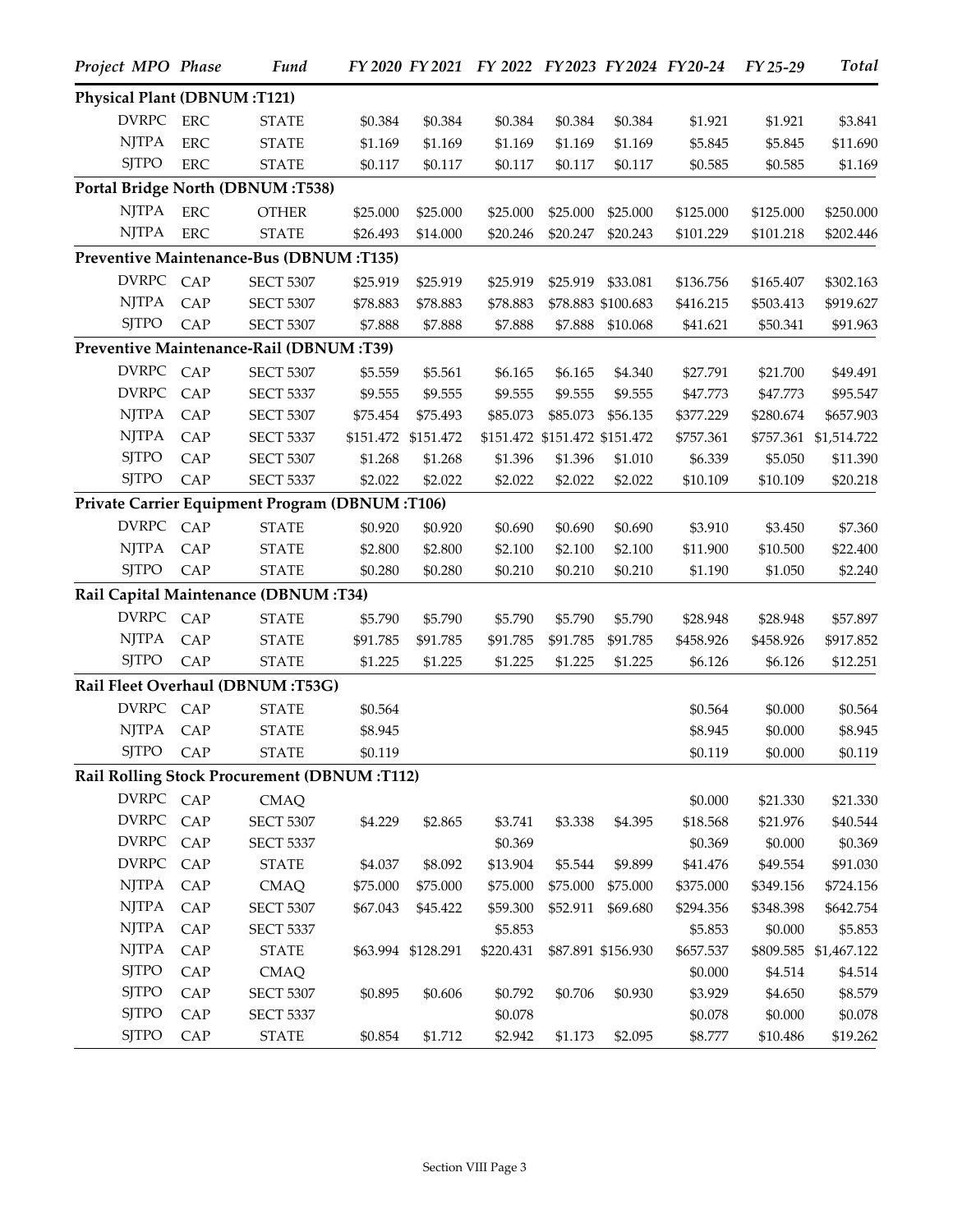| Project MPO Phase |             | <b>Fund</b>                                                      |          |          | FY 2020 FY 2021 FY 2022 FY 2023 FY 2024 FY 20-24 |          |          |           | FY 25-29 | <b>Total</b> |
|-------------------|-------------|------------------------------------------------------------------|----------|----------|--------------------------------------------------|----------|----------|-----------|----------|--------------|
|                   |             | Rail Support Facilities and Equipment (DBNUM:T37)                |          |          |                                                  |          |          |           |          |              |
| <b>DVRPC</b>      | ${\rm ERC}$ | <b>STATE</b>                                                     | \$0.373  | \$0.373  | \$0.391                                          | \$0.391  | \$0.391  | \$1.920   | \$1.955  | \$3.875      |
| <b>NJTPA</b>      | <b>ERC</b>  | METRO-NORTH                                                      | \$0.690  | \$0.690  | \$0.690                                          | \$0.690  | \$0.690  | \$3.450   | \$3.450  | \$6.900      |
| <b>NJTPA</b>      | <b>ERC</b>  | <b>OTHER</b>                                                     | \$12.854 |          |                                                  |          |          | \$12.854  | \$0.000  | \$12.854     |
| <b>NJTPA</b>      | <b>ERC</b>  | <b>SECT 5307</b>                                                 | \$2.000  | \$40.420 | \$14.000                                         |          |          | \$56.420  | \$0.000  | \$56.420     |
| <b>NJTPA</b>      | <b>ERC</b>  | <b>SECT 5337</b>                                                 |          |          |                                                  | \$20.000 |          | \$20.000  | \$0.000  | \$20.000     |
| <b>NJTPA</b>      | ERC         | <b>STATE</b>                                                     | \$9.578  | \$43.377 | \$8.869                                          | \$5.857  | \$5.857  | \$73.538  | \$45.284 | \$118.821    |
| <b>SJTPO</b>      | ${\rm ERC}$ | <b>STATE</b>                                                     | \$0.068  | \$0.068  | \$0.072                                          | \$0.072  | \$0.072  | \$0.353   | \$0.361  | \$0.714      |
|                   |             | Safety Improvement Program (DBNUM:T509)                          |          |          |                                                  |          |          |           |          |              |
| <b>DVRPC</b>      | <b>ERC</b>  | <b>STATE</b>                                                     | \$0.059  | \$0.059  | \$0.059                                          | \$0.059  | \$0.059  | \$0.293   | \$0.293  | \$0.586      |
| <b>NJTPA</b>      | <b>ERC</b>  | <b>STATE</b>                                                     | \$0.929  | \$0.929  | \$0.929                                          | \$0.929  | \$0.929  | \$4.645   | \$4.645  | \$9.290      |
| <b>SJTPO</b>      | <b>ERC</b>  | <b>STATE</b>                                                     | \$0.012  | \$0.012  | \$0.012                                          | \$0.012  | \$0.012  | \$0.062   | \$0.062  | \$0.124      |
|                   |             | Section 5310 Program (DBNUM:T150)                                |          |          |                                                  |          |          |           |          |              |
| <b>DVRPC</b>      | CAP         | <b>SECT 5310</b>                                                 | \$1.679  | \$1.679  | \$1.679                                          | \$1.679  | \$1.679  | \$8.395   | \$8.395  | \$16.790     |
| <b>DVRPC</b>      | CAP         | <b>STATE</b>                                                     | \$0.345  | \$0.345  | \$0.345                                          | \$0.345  | \$0.345  | \$1.725   | \$1.725  | \$3.450      |
| <b>NJTPA</b>      | CAP         | <b>SECT 5310</b>                                                 | \$5.110  | \$5.110  | \$5.110                                          | \$5.110  | \$5.110  | \$25.550  | \$25.550 | \$51.100     |
| <b>NJTPA</b>      | CAP         | <b>STATE</b>                                                     | \$1.050  | \$1.050  | \$1.050                                          | \$1.050  | \$1.050  | \$5.250   | \$5.250  | \$10.500     |
| <b>SJTPO</b>      | CAP         | <b>SECT 5310</b>                                                 | \$0.511  | \$0.511  | \$0.511                                          | \$0.511  | \$0.511  | \$2.555   | \$2.555  | \$5.110      |
| <b>SJTPO</b>      | CAP         | <b>STATE</b>                                                     | \$0.105  | \$0.105  | \$0.105                                          | \$0.105  | \$0.105  | \$0.525   | \$0.525  | \$1.050      |
|                   |             | Section 5311 Program (DBNUM:T151)                                |          |          |                                                  |          |          |           |          |              |
| <b>DVRPC</b>      | CAP         | <b>MATCH</b>                                                     | \$0.437  | \$0.437  | \$0.437                                          | \$0.437  | \$0.437  | \$2.185   | \$2.185  | \$4.370      |
| <b>DVRPC</b>      | CAP         | <b>SECT 5311</b>                                                 | \$0.989  | \$0.989  | \$0.989                                          | \$0.989  | \$0.989  | \$4.945   | \$4.945  | \$9.890      |
| <b>DVRPC</b>      | CAP         | <b>STATE</b>                                                     | \$0.023  | \$0.023  | \$0.023                                          | \$0.023  | \$0.023  | \$0.115   | \$0.115  | \$0.230      |
| <b>NJTPA</b>      | CAP         | <b>MATCH</b>                                                     | \$1.330  | \$1.330  | \$1.330                                          | \$1.330  | \$1.330  | \$6.650   | \$6.650  | \$13.300     |
| <b>NJTPA</b>      | CAP         | <b>SECT 5311</b>                                                 | \$3.010  | \$3.010  | \$3.010                                          | \$3.010  | \$3.010  | \$15.050  | \$15.050 | \$30.100     |
| <b>NJTPA</b>      | CAP         | <b>STATE</b>                                                     | \$0.070  | \$0.070  | \$0.070                                          | \$0.070  | \$0.070  | \$0.350   | \$0.350  | \$0.700      |
| <b>SJTPO</b>      | CAP         | <b>MATCH</b>                                                     | \$0.133  | \$0.133  | \$0.133                                          | \$0.133  | \$0.133  | \$0.665   | \$0.665  | \$1.330      |
| <b>SJTPO</b>      | CAP         | <b>SECT 5311</b>                                                 | \$0.301  | \$0.301  | \$0.301                                          | \$0.301  | \$0.301  | \$1.505   | \$1.505  | \$3.010      |
| <b>SJTPO</b>      | CAP         | <b>STATE</b>                                                     | \$0.007  | \$0.007  | \$0.007                                          | \$0.007  | \$0.007  | \$0.035   | \$0.035  | \$0.070      |
|                   |             | <b>Security Improvements (DBNUM:T508)</b>                        |          |          |                                                  |          |          |           |          |              |
| <b>DVRPC</b>      | SWI         | <b>STATE</b>                                                     | \$0.600  | \$0.600  | \$0.600                                          | \$0.600  | \$0.600  | \$3.001   | \$3.001  | \$6.003      |
| <b>NJTPA</b>      | SWI         | <b>STATE</b>                                                     | \$1.827  | \$1.827  | \$1.827                                          | \$1.827  | \$1.827  | \$9.135   | \$9.135  | \$18.270     |
| <b>SJTPO</b>      | SWI         | <b>STATE</b>                                                     | \$0.183  | \$0.183  | \$0.183                                          | \$0.183  | \$0.183  | \$0.913   | \$0.913  | \$1.827      |
|                   |             | Signals and Communications/Electric Traction Systems (DBNUM:T50) |          |          |                                                  |          |          |           |          |              |
| DVRPC ERC         |             | <b>STATE</b>                                                     | \$0.645  | \$0.645  | \$0.645                                          | \$0.645  | \$0.645  | \$3.223   | \$3.223  | \$6.446      |
| <b>NJTPA</b>      | ERC         | <b>STATE</b>                                                     | \$66.440 | \$77.472 | \$10.219                                         | \$10.219 | \$10.219 | \$174.569 | \$51.095 | \$225.664    |
| <b>SITPO</b>      | ERC         | <b>STATE</b>                                                     | \$0.136  | \$0.136  | \$0.136                                          | \$0.136  | \$0.136  | \$0.682   | \$0.682  | \$1.364      |
|                   |             | Small/Special Services Program (DBNUM:T120)                      |          |          |                                                  |          |          |           |          |              |
| <b>DVRPC</b>      | $\rm EC$    | <b>STATE</b>                                                     | \$0.416  | \$0.416  | \$0.416                                          | \$0.416  | \$0.416  | \$2.079   | \$2.079  | \$4.158      |
| <b>NJTPA</b>      | $\rm EC$    | <b>STATE</b>                                                     | \$0.961  | \$0.961  | \$0.961                                          | \$0.961  | \$0.961  | \$4.806   | \$4.806  | \$9.611      |
| <b>SJTPO</b>      | EC          | <b>STATE</b>                                                     | \$0.096  | \$0.096  | \$0.096                                          | \$0.096  | \$0.096  | \$0.481   | \$0.481  | \$0.961      |
|                   |             | <b>Study and Development (DBNUM:T88)</b>                         |          |          |                                                  |          |          |           |          |              |
| <b>DVRPC</b>      | PLS         | <b>STATE</b>                                                     | \$1.072  | \$1.072  | \$1.072                                          | \$1.072  | \$1.072  | \$5.362   | \$5.361  | \$10.723     |
| <b>NJTPA</b>      | PLS         | <b>STATE</b>                                                     | \$4.016  | \$4.016  | \$4.016                                          | \$4.016  | \$4.016  | \$20.080  | \$20.079 | \$40.159     |
| <b>SJTPO</b>      | <b>PLS</b>  | <b>STATE</b>                                                     | \$0.321  | \$0.321  | \$0.321                                          | \$0.321  | \$0.321  | \$1.605   | \$1.605  | \$3.210      |